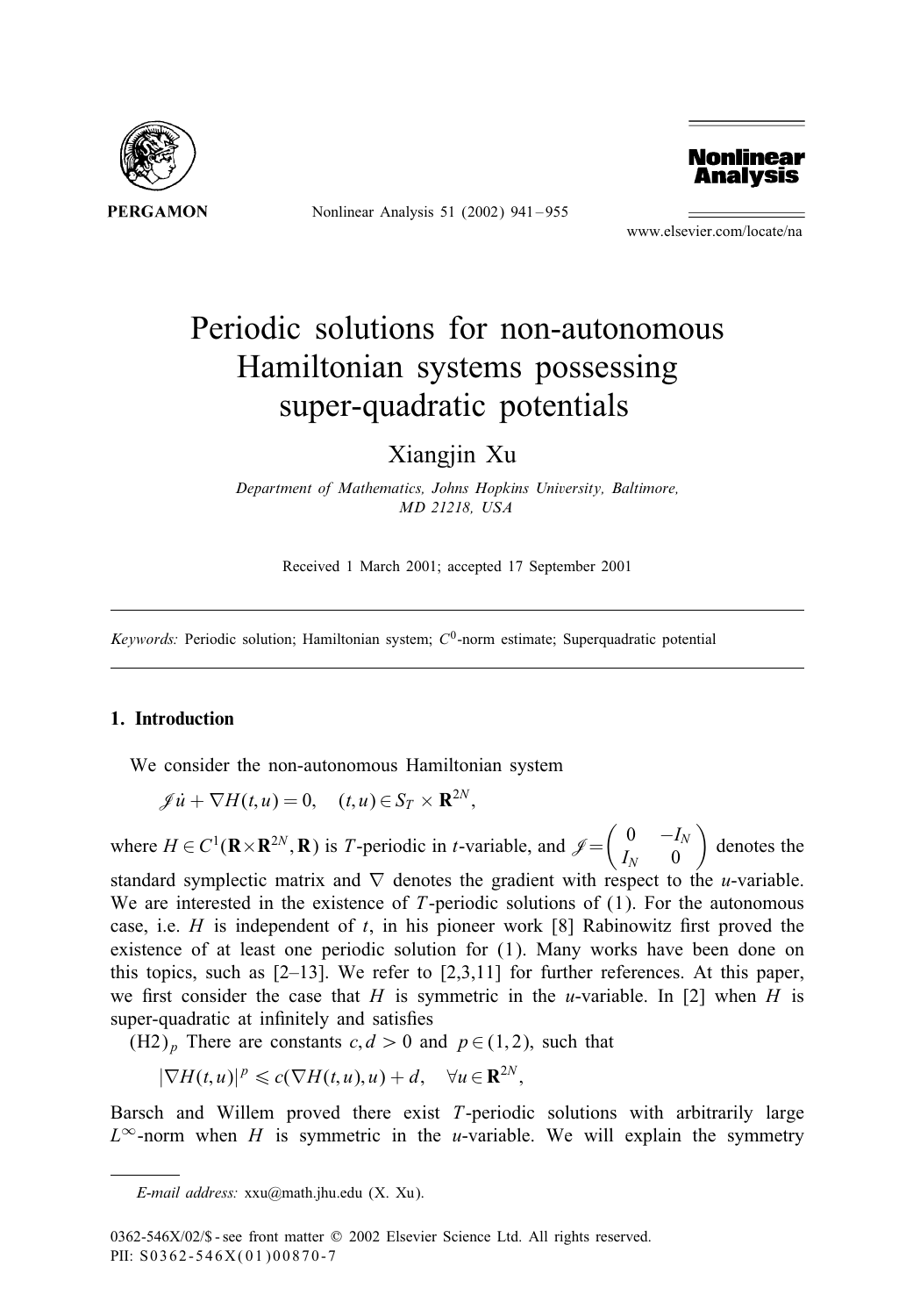in Section 3. In this paper we have the following results:

**Theorem 1.1.** *For*  $T > 0$ ,  $H \in C^1(S_T \times \mathbb{R}^{2N}, \mathbb{R})$ ,  $S_T = \mathbb{R}/(T\mathbb{Z})$ , *satisfies the following conditions*:

- (G) There exists an admissible representation  $\rho: G \to O(2N)$  on  $V = \mathbb{R}^{2N}$  which *satisfies*  $\varrho(g)^t J \varrho(g) = J$  *for every*  $g \in G$ *, such that* H *is invariant with respect to this action*.
- (*H*1) *There are constants*  $\mu > 2$  *and*  $r_0 > 0$  *such that*

 $0 < \mu H(t, u) \leq z \nabla H(t, u), \quad \forall |u| \geq r_0.$ 

( $H2$ ) *There are constants c*,  $d > 0$ , *such that* 

$$
|\nabla H(t, u)| \leq c(\nabla H(t, u), u) + d, \quad \forall u \in \mathbf{R}^{2N}.
$$

*Then* (1) *possesses a sequence of T-periodic solutions with unbounded*  $C^0$ -norm.

**Theorem 1.2.** For  $T > 0$ ,  $H \in C^1(S_T \times \mathbf{R}^{2N}, \mathbf{R})$  *satisfies* (G), (H1) *and* 

$$
(H3) \quad \limsup_{|u|\to\infty} \frac{H_t(t,u)}{|u|^{\mu}H(t,u)} = 0, \quad \text{or } \liminf_{|u|\to\infty} \frac{H_t(t,u)}{|u|^{\mu}H(t,u)} = 0, \text{ uniformly in } t.
$$

*Then* (1) *possesses a sequence of T-periodic solutions with unbounded*  $C^0$ -norm.

When H does not have any symmetric conditions, In [3] Li and Szulkin and in [4] Li and Willem proved the existence of at least one  $T$ -periodic solution of  $(1)$  provided some certain conditions on H near  $u = 0$ , (H1) and (H2)<sub>p</sub>. In [6] Long and the author proved the same result as [3] by loosing the growth condition  $(H2)_p$  to  $(H2)$ , and also proved the existence of at least one T-periodic solution of (1) under a strong form of condition (H3) as following

(H3)<sup> $\prime$ </sup> there exists a constant  $\bar{a}$  such that

$$
\lim_{|z|\to\infty}\frac{H_t(t,u)}{H(t,u)}\geqslant \bar{a}>-\frac{2}{T},\text{ uniformly in }t.
$$

In this paper, as symmetric case we have the following results.

**Theorem 1.3.** *For*  $T > 0$ ,  $H = \frac{1}{2}(B(t)u, u) + \bar{H}(t, u) \in C^1(S_T \times \mathbb{R}^{2N}, \mathbb{R})$ , *satisfies* (*H*1), (H3) *and*

(*H*4)  $\bar{H}(t, u) = o(|u|^2)$ , *uniformly in t as*  $u \to 0$ ,

*Then* (1) *has at least one non-trivial* T-*periodic solution in each of the following two cases*:

(i) *The boundary value problem*

$$
\mathscr{J}\dot{u} + B(t)u = 0, \quad u(0) = u(T)
$$

*has only the trivial solution*.

(ii) *There is a constant*  $\rho > 0$  *such that*  $\overline{H}(t, u) > 0$  (*or*  $\overline{H}(t, u) < 0$ ) *for all u satisfying*  $0 < |u| < \rho$ .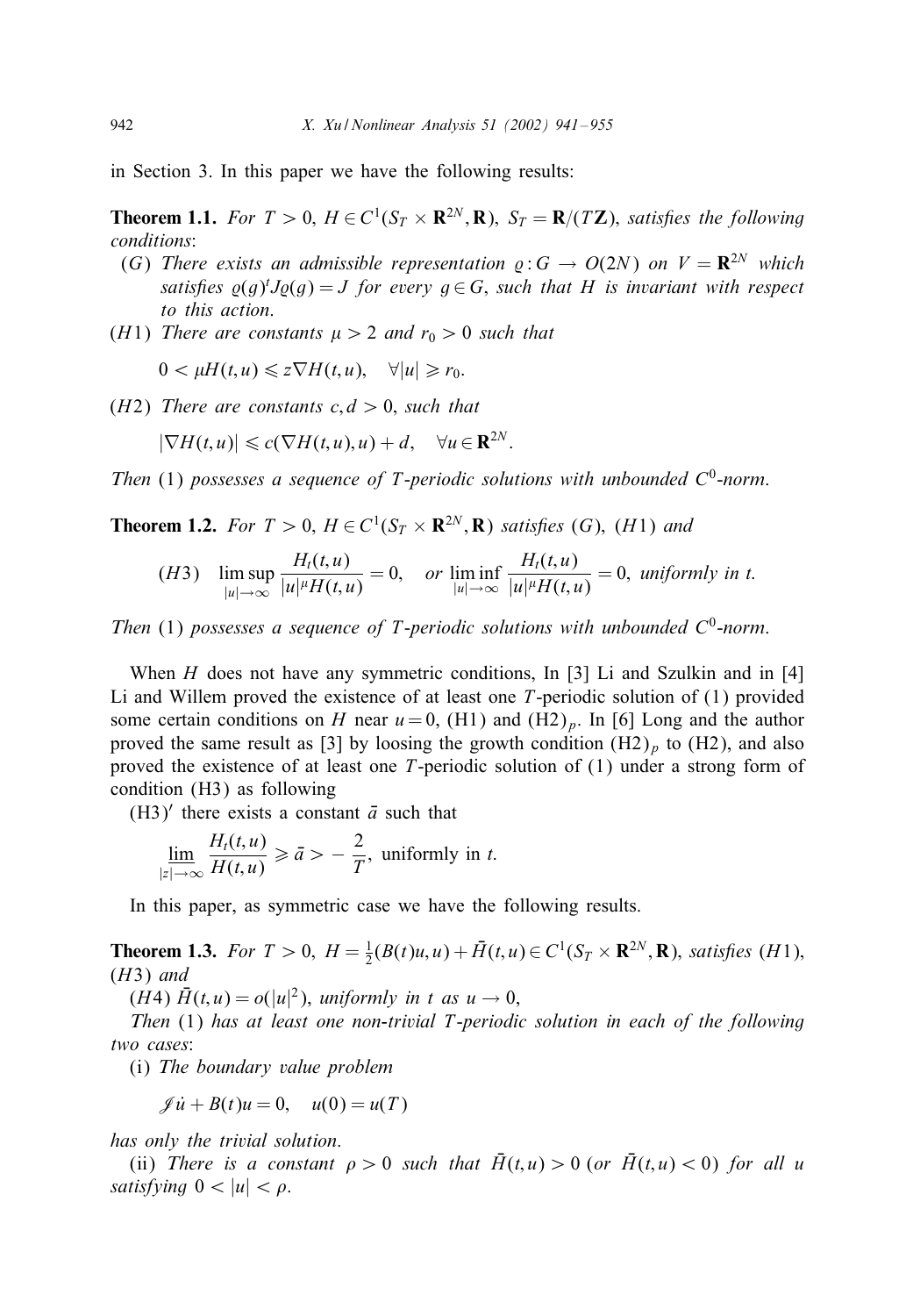**Theorem 1.4.** *For*  $T > 0$ ,  $H = \frac{1}{2}(B(t)u, u) + \bar{H}(t, u) \in C^1(S_T \times \mathbb{R}^{2N}, \mathbb{R})$ , *satisfies* (*H*1), (H2) *and* (H4); *Then* (1) *has at least one non-trivial* T-*periodic solution in each of case* (i) (ii) *in above theorem*.

Here is the outline of our paper. In Section 2, we first truncate the  $H$  by a increasing sequence  $\{H_n\}$  such that  $H_n$  satisfies the growth condition  $(H_2)_p$  for some  $p \in (1, 2)$ , i.e., for the modified systems we may use the results in [2,3] to get the T-periodic solutions. Then we give two new estimates for the bounded  $C^0$ -norm of periodic solutions of (1) when the corresponding critical values of periodic solutions are bounded. In Section 3, we study the symmetric Hamiltonian systems. Since the solutions in [2] are gotten by minimax procedure, we show the corresponding critical values are bounded. Using our estimates obtaining in Section 2 and the properties of  $\{H_n\}$ , we know the solutions of modified systems is the solutions of (1) for *n* large enough. In Section 4, we study the Hamiltonian systems without symmetry. Using the same way as in Section 3, we prove Theorem 1.3 and Theorem 1.4. We also study the sub-harmonic solutions of system (1) by following the main idea in [11].

## 2. Two estimates

In this section, we consider the Hamiltonian system

$$
\mathscr{J}\dot{u} + \nabla H(t, u) = 0, \quad (t, u) \in S_T \times \mathbf{R}^{2N}.
$$

Let  $X := H^{1/2}(S_T, \mathbf{R}^{2N})$  be the Sobolev space of T-periodic  $\mathbf{R}^{2N}$ -valued functions with inner product  $(\cdot, \cdot)_X$  and norm  $\|\cdot\|$ .

Set  $\alpha_0 = \min_{|u|=r_0,t \in S_T} H(t,u)$ ,  $\beta_0 = \max_{|u| \le r_0,t \in S_T} |H(t,u)|$ . Condition (H1) imply that for some  $\beta_3 \geq 0$ 

$$
\alpha_0|u|^\mu \leq H(t,u), \qquad \forall |u| \geq r_0,
$$
  
\n
$$
\alpha_0|u|^\mu \leq H(t,u) + \beta_0 \leq \frac{1}{\mu}(\nabla H(t,u)u + \beta_3), \quad \forall u \in \mathbf{R}^{2N}.
$$

Modifying [5] (cf. appendix of [5]), choose  $\sigma \in (0, 1)$ , such that  $\mu \sigma > 2$ , we truncate  $H$  as following proposition:

**Proposition 2.1.** *Assume conditions* (*H1*) *then there exist two sequences*  $\{K_n\}$  *and*  ${K'_n}$  *in* **R** *and a sequence of functions*  ${H_n}$  *such that* 

- (i)  $0 < K_0 < K_n < K_{n+1}$ ,  $\forall n \in \mathbb{N}$ , and  $K_n \to \infty$ , as  $n \to \infty$ , where  $K_0 = \max\{1, r_0,$  $\beta_0/\alpha_0(1-\sigma)$ ; and  $K_n < K'_n$ ,  $\forall n \in \mathbf{R}$ .
- (ii) *for any given*  $t \in S_T$ ,  $H_n(t, u) \in C^1(\mathbf{R}^{2N}, \mathbf{R})$ , *for every*  $n \in \mathbf{N}$ .
- (iii)  $H_n(t, u) = H(t, u)$ ,  $\forall |u| \leq K_n$ , *for every*  $n \in \mathbb{N}$ ; *and for some*  $\lambda \in (\sigma, 1)$ *, such that*  $H_n(t, u) = (\tau_n + 1)|u|^{\mu\lambda}, \ \forall |u| \geq K'_n$ , for every  $n \in \mathbb{N}$ .
- (iv)  $H_n(t, u) \leq H_{n+1}(t, u) \leq H(t, u), \ \forall (t, u) \in S_T \times \mathbf{R}^{2N}$ .
- (v)  $0 < \mu \sigma H_n(t, u) \leq \nabla H_n(t, u)u, \forall |u| \geq r_0$ , for every  $n \in \mathbb{N}$ .

Note that in [5] the truncating functions are constructed for autonomous Hamiltonian functions. In fact the proof also works for time dependent  $H(t, u)$ .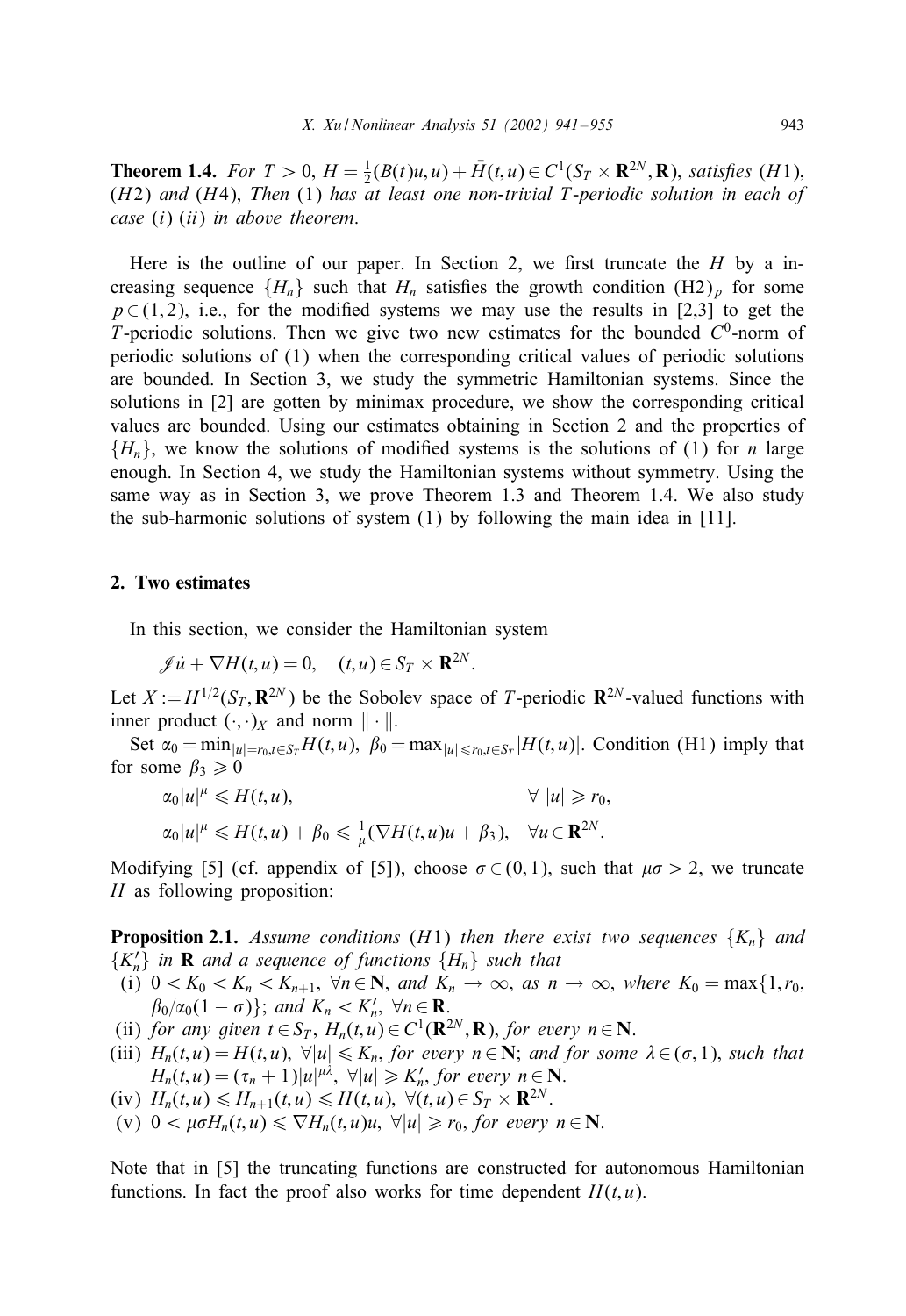Define the functional  $I_n : X \to \mathbf{R}$  by

$$
I_n(u) = \frac{1}{2} \int_0^T (-\mathcal{J} \dot{u} \cdot u) dt - \int_0^T H_n(t, u) dt.
$$

It is well known that  $I_n \in C^1(X,\mathbf{R})$  and finding T-periodic solutions of (1) with H replaced by  $H_n$  is equivalent to finding critical points of  $I_n$  in X.

The periodic solutions of (1) are obtained as critical points of the functional

$$
I(u) = \frac{1}{2} \int_0^T -\mathcal{J}\dot{u} \cdot u \, dt - \int_0^T H(t, u) \, dt
$$

defined on the Hilbert space  $H^{1/2}(S_T, \mathbf{R}^{2N})$  and  $I(u)$  is  $C^1$  at  $u \in H^1(S_T, \mathbf{R}^{2N})$ . For any periodic solution  $u$  of (1) we have

$$
-\frac{1}{2}\int_0^T \mathscr{J}\dot{u} \cdot u \, \mathrm{d}t = \int_0^T \nabla H(t, u) \cdot u \, \mathrm{d}t.
$$

Now we will prove two new estimates for T-periodic solutions of non-autonomous Hamiltonian systems with growth condition (H2) or (H3).

Remark 2.1. For autonomous Hamiltonian system possessing super-quadratic potentials; such estimate is trivial since we have  $H(u(t)) =$  constant when  $u(t)$  is a solution of autonomous system:

**Lemma 2.1.** *Suppose*  $H(t, u)$  *satisfies* ( $H1$ ), ( $H2$ ) *and*  $u(t)$  *is a critical point of*  $I_n$ *such that*  $I_n(u) \leq N$ , *then we have the following estimate*:

$$
||u||_{C^0} \leq M
$$

*where* M *is independent of* u *and* n.

**Proof.** Since u is a critical point of  $I_n$  and each  $H_n(t, u)$  satisfies (iii) and (v) of Proposition 2.1; we have

$$
I_n(u) = \frac{1}{2} \int_0^T -\mathcal{J}u \cdot u \, dt - \int_0^T H_n(t, u) \, dt
$$
  

$$
= \frac{1}{2} \int_0^T \nabla H_n(t, u) \cdot u \, dt - \int_0^T H_n(t, u) \, dt
$$
  

$$
\geq \left(\frac{1}{2} - \frac{1}{\mu \sigma}\right) \int_0^T \nabla H_n(t, u) \cdot u \, dt - C_1
$$
  

$$
\geq \left(\frac{\mu \sigma}{2} - 1\right) \int_0^T H_n(t, u) \, dt - C_2,
$$

where  $C_1, C_2$  are independent of *n*. From above we have

$$
\int_0^T \nabla H_n(t, u)u \, \mathrm{d}t \leq M_1, \qquad \int_0^T H_n(t, u) \, \mathrm{d}t \leq M_2
$$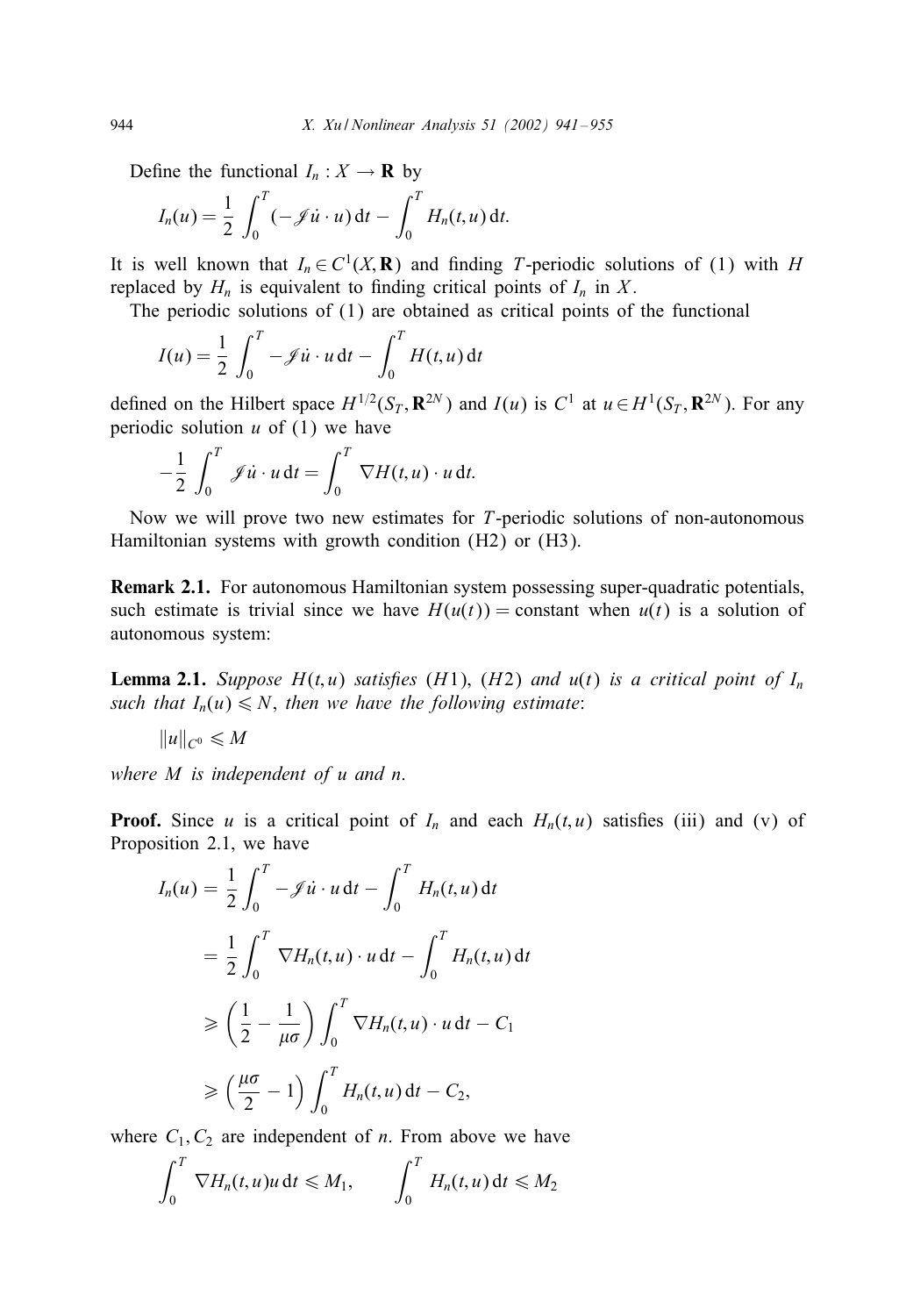for some constants  $M_1$  and  $M_2$  independent of n. Now integrating (v) of Proposition 2.1 we yields

$$
H_n(t,u)\geqslant a|u|^{\mu\sigma}-b,\quad \forall u\in\mathbf{R}^{2N},
$$

where  $a$  and  $b$  are independent of  $n$  since

$$
H_n(t, u) = H(t, u), \quad \forall |u| \le r_0 \text{ and } \forall n \in \mathbb{N}.
$$

Hence we have

$$
N \ge I_n(u) \ge \left(\frac{\mu\sigma}{2} - 1\right) a \int_0^T |u|^{\mu\sigma} dt - C_3 \ge C_4 \left(\min_{t \in S_T} |u(t)|\right)^{\mu\sigma} - C_3
$$

for some *n*-independent constants  $C_3$  and  $C_4$ . Then we have

$$
\min_{t\in S_T} |u(t)| \leq N_1
$$

where  $N_1$  is independent of n. Without loss generality, we may assume  $|u(t)|$  obtains its minimum at  $t = 0$ ,

$$
|u(t)| - |u(0)| = \int_0^t \frac{d}{ds} |u(s)| ds = \int_0^t u(s) \cdot \dot{u}(s) / |u(s)| ds
$$
  
\n
$$
\leq \int_0^t |u(s) \cdot \dot{u}(s)| / |u(s)| ds \leq \int_0^t |u(s)| ds
$$
  
\n
$$
= \int_0^t |\nabla H_n(t, u(s))| ds.
$$

From (H2) and (iii) of Proposition 2.1 we have

$$
|\nabla H(t, u)| \leq c(\nabla H(t, u), u) + d, \quad \text{for } |u| \leq K_n
$$

We first show for large enough  $n$ ,

$$
||u||_{C^0}\leqslant K_n.
$$

If not, by passing a subsequence, for each  $n \in \mathbb{N}$ , there exists  $u_n(t)$  and  $t_n \in S_T$ , such that  $|u_n(t_n)| = K_n$  and  $|u_n(t)| \le K_n$  for  $t \in [0, t_n)$ . Hence we have

$$
K_n = |u_n(t_n)| \leq \int_0^{t_n} |\nabla H_n(s, u_n(s))| ds + |u_n(0)|
$$
  
\n
$$
\leq c \int_0^{t_n} (\nabla H_n(s, u_n(s)), u_n(s)) ds + dT + |u_n(0)|
$$
  
\n
$$
\leq c \int_0^T (\nabla H_n(s, u_n(s)), u_n(s)) ds + N_2 + N_1 \leq cM_1 + N_1 + N_2,
$$

where c,  $M_1$ ,  $N_1$  and  $N_2$  are *n*-independent constants. But we have  $K_n \to \infty$ , as  $n \to \infty$ , this leads a contradiction. Hence there exists  $m \in \mathbb{N}$ , which is determined by  $H(t, u)$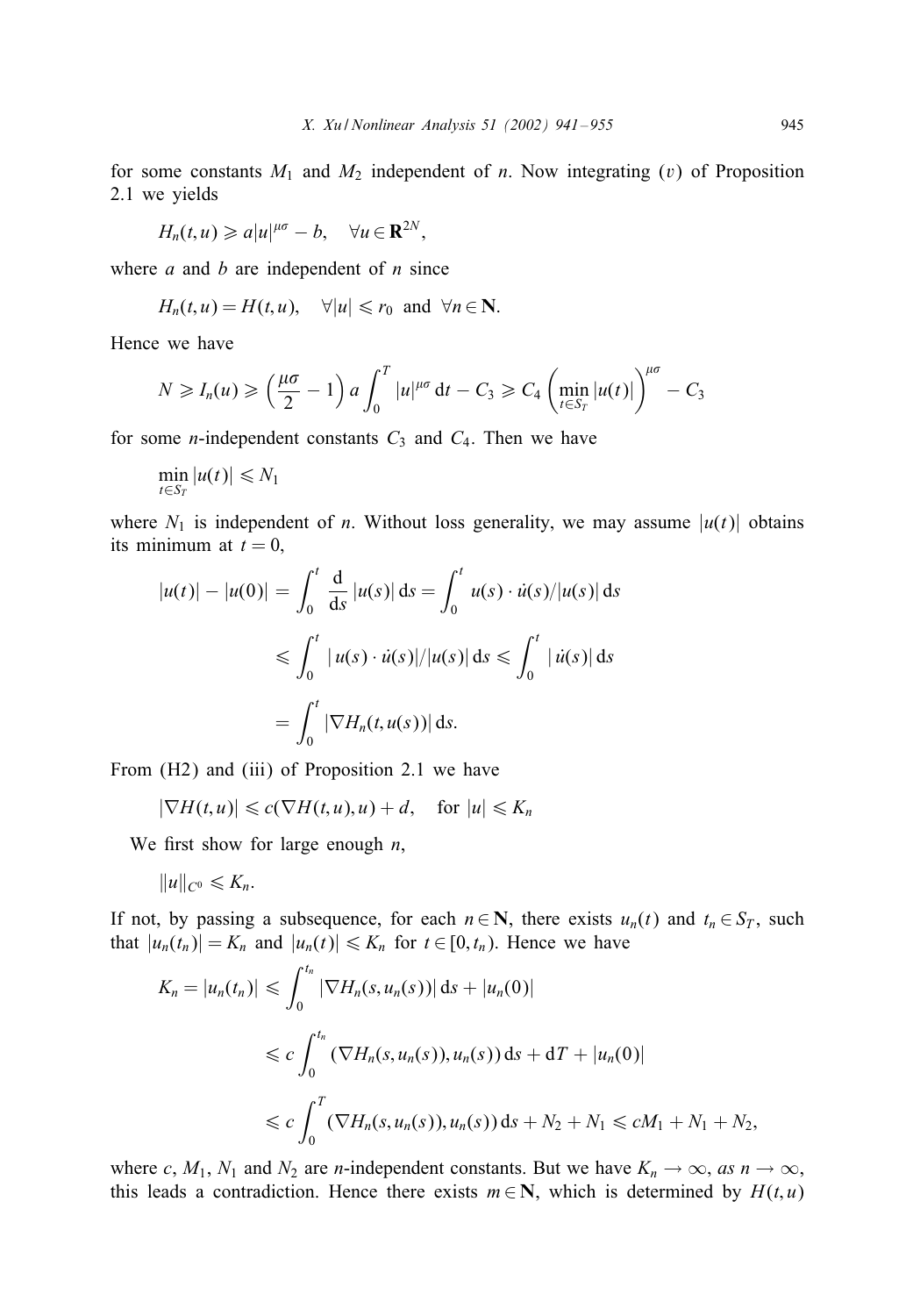and N only, for any  $n \ge m$ ,  $||u||_{C^0} \le K_n$  holds. Repeating about computation, for any  $n \geq m$ , we have

$$
|u(t)| \leq cM_1 + N_1 + N_2, \quad \forall t \in S_T.
$$

For  $k < m$ , from (iii) of Proposition 2.1, we have

$$
|\nabla H_k(t, u)| \leqslant (\nabla H_k(t, u), u) + D_k, \quad \forall (t, u) \in \mathbf{R} \times \mathbf{R}^{2N}
$$

for some suitable constant  $D_k$ . Hence we have

$$
||u(t)|| \le |u(0)| + \int_0^t (\nabla H_k(s, u(s)), u(s)) ds + D_k T \le M_1 + N_1 + D_k T + C_k,
$$
  

$$
\forall t \in S_T,
$$

where  $C_k$  and  $D_k$  are determined by  $H_k$  for  $k = 1, 2, \ldots, m - 1$ . Then we have

$$
||u||_{C^0} \leqslant \max\{cM_1 + N_1 + N_2, M_1 + N_1 + D_kT + C_k, k = 1, 2, ..., m - 1\} = M.
$$

Hence our Lemma holds.  $\square$ 

**Lemma 2.2.** *Suppose*  $H(t, u)$  *satisfies* ( $H1$ ), ( $H3$ ) *and*  $u(t)$  *is a critical point of*  $I_n$ *such that*  $I_n(u) \leq N$ , *then we have the following estimate*:

$$
||u||_{C^0}\leqslant M,
$$

*where* M *is independent of* u *and* n.

Proof. As the first part Proof of Lemma 2.1, we have

$$
\int_0^T \nabla H_n(t, u)u \, \mathrm{d}t \leq M_1, \qquad \int_0^T H_n(t, u) \, \mathrm{d}t \leq M_2
$$

for some constants  $M_1$  and  $M_2$  independent of n. And  $\min_{t \in S_T} |u(t)| \le N_1$  where  $N_1$  is independent of  $n$ . Now integrating  $(H1)$  we yields

$$
H(t, u) \geqslant a|u|^{\mu} - b, \quad \forall u \in \mathbf{R}^{2N},
$$

where a and b are independent of n. Since  $H(t, u)$  satisfies (H3), define

$$
\sigma(r) = \sup_{u \ge r, t \in S_T} \frac{H_t(t, u)}{|u|^{\mu} H(t, u)}
$$

and

$$
\delta(r) = \inf_{u \ge r, t \in S_T} \frac{H_t(t, u)}{|u|^{\mu} H(t, u)}
$$

then (H3) means

$$
\lim_{r \to \infty} \sigma(r) = 0 \quad \text{or} \lim_{r \to \infty} \delta(r) = 0.
$$

*Case* I: suppose we have  $\lim_{r \to \infty} \sigma(r) = 0$ .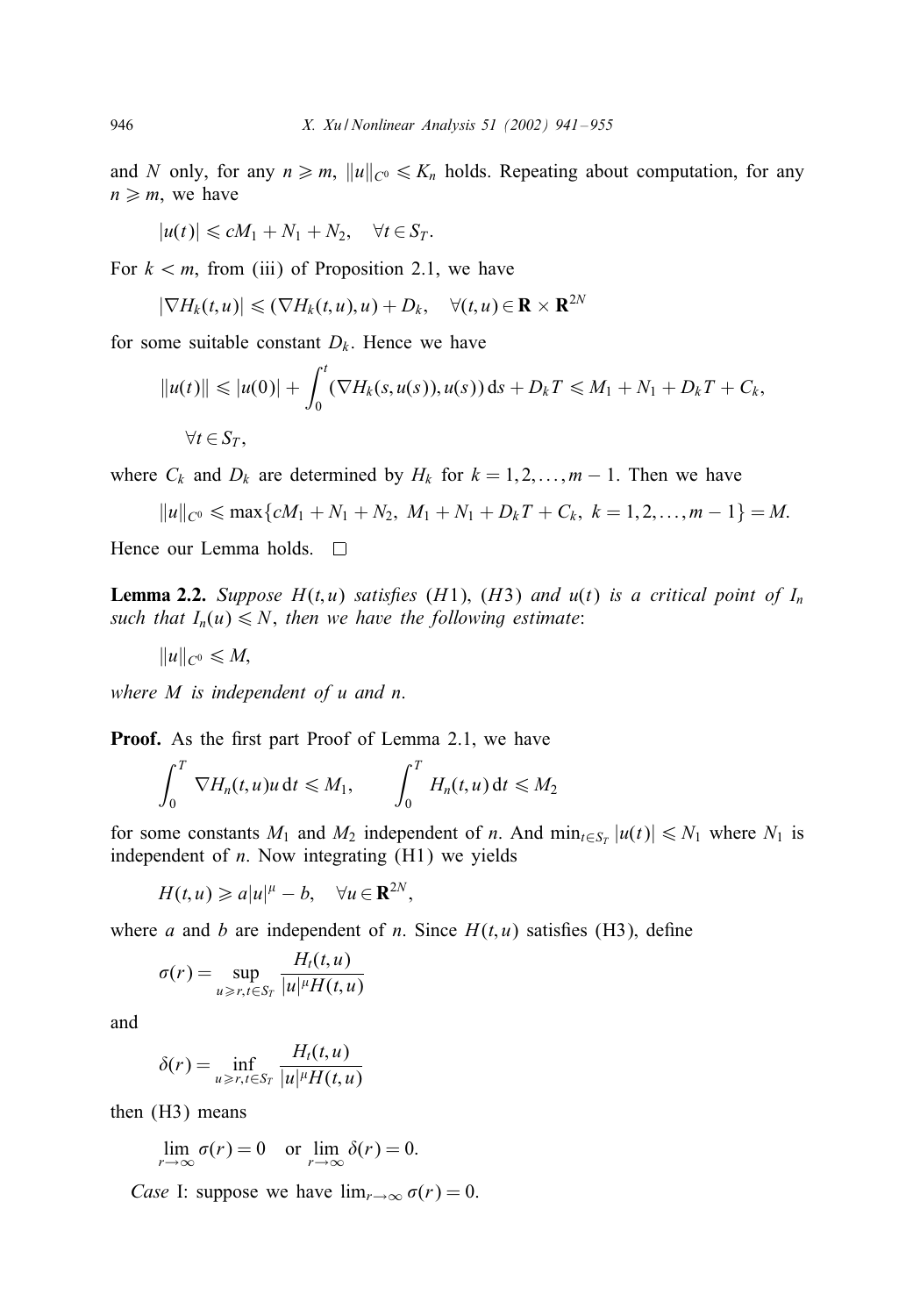By the definition of  $\sigma(r)$ , we have  $\sigma(r)$  is decreasing to 0. Since  $H_n(t, u) > 0$  for  $|u| \ge r_0$ , we have

$$
M_2 \ge \int_0^T H_n(t, u) dt
$$
  
=  $\int_{\{H_n(t, u) \ge 0\}} H_n(t, u) dt + \int_{\{H_n(t, u) < 0\}} H_n(t, u) dt$   
 $\ge \int_{\{H_n(t, u) \ge 0\}} H_n(t, u) dt - T \sup_{u \le r_0, t \in S_T} |H(t, u)|.$ 

Hence we have

$$
\int_{\{H_n(t,u)\geq 0\}} H_n(t,u) dt \leq M_2 + T \sup_{u \leq r_0, t \in S_T} |H(t,u)| = M_3,
$$

where  $M_3$  is a constant independent of *n* and *u*. Fix a large  $R > r_0$ , such that

$$
a-\sigma(R)M_3>0.
$$

Firstly we show  $|u|_{C^0} \leq K_n$  for large *n*. If not, by passing a subsequence we may assume for each *n*, there exists  $u_n(t)$ ,  $a_n$  and  $b_n$  such that

 $(a_n, b_n) \subset \{t \in S_T | R < |u_n(t)| < K_n\}$ 

and  $|u_n(a_n)| = R$ ,  $|u_n(b_n)| = K_n$ . Here we have

$$
H(b_n, u_n(b_n)) - H(a_n, u_n(a_n))
$$
  
\n
$$
= \int_{a_n}^{b_n} \frac{d}{dt} H_n(t, u(t)) dt = \int_{a_n}^{b_n} \nabla H_n(t, u_n(t)) \cdot \dot{u}_n(t) dt + \int_{a_n}^{b_n} H_t(t, u_n(t)) dt
$$
  
\n
$$
= \int_{a_n}^{b_n} H_t(t, u_n(t)) dt \le \int_{a_n}^{b_n} \sigma(|u_n(t)|) |u_n(t)|^{\mu} H(t, u_n(t)) dt
$$
  
\n
$$
\le \sigma(R) K_n^{\mu} \int_{a_n}^{b_n} H(t, u_n(t)) dt \le \sigma(R) K_n^{\mu} \int_{\{H_n(t, u_n(t)) > 0\}} H(t, u_n(t)) dt
$$
  
\n
$$
\le \sigma(R) M_3 K_n^{\mu}.
$$

Hence we have

$$
H(b_n,u_n(b_n))-H(a_n,u_n(a_n))\leq \sigma(R)M_3K_n^{\mu}.
$$

On the other hand, we have

$$
H(b_n, u_n(b_n)) - H(a_n, u_n(a_n)) \ge a|u_n(b_n)|^{\mu} - b - \max_{|u| \le R, t \in S_T} |H(t, u)|
$$
  
=  $aK_n^{\mu} - \left(b + \max_{|u| \le R, t \in S_T} |H(t, u)|\right).$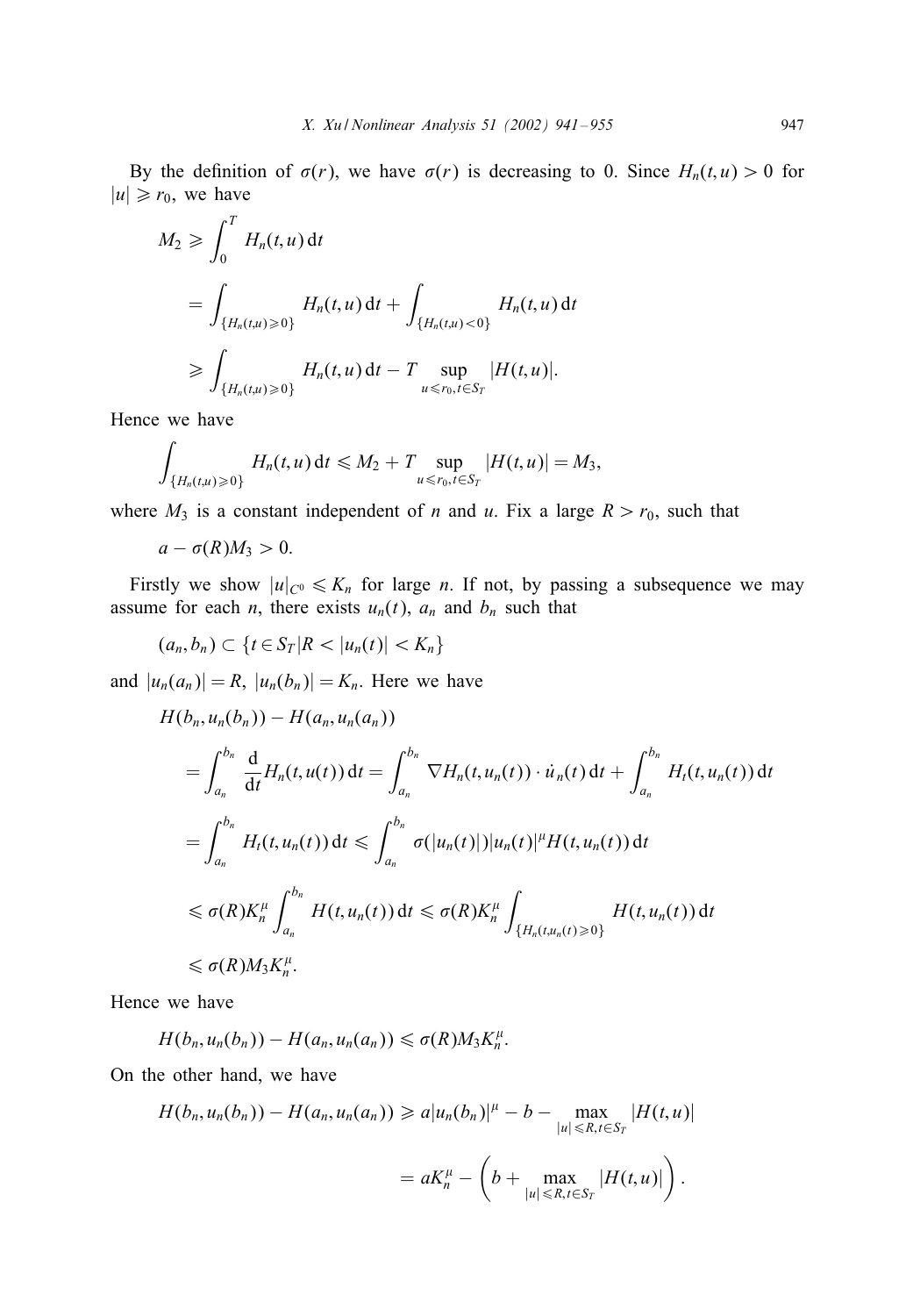Combine above two formulas, we have

$$
(a - \sigma(R)M_3)K_n^{\mu} \leq b + \max_{|u| \leq R, t \in S_T} |H(t, u)|.
$$

Since  $a - \sigma(R)M_3 > 0$  and  $K_n \to \infty$  as  $n \to \infty$ , the left-hand side tends to infinite, but the right-hand side is a constant independent of  $u$  and  $n$ . This leads a contradiction. Hence there exists  $m \in \mathbb{N}$ , which is determined by  $H(t, u)$  and N only, such that for any  $n \ge m$ , if  $u(t)$  is a critical point of  $I_n$  such that  $I_n(u) \le N$ , we have  $|u|_{C^0} \le K_n$ .

For  $n \geq m$ , if  $||u||_{C^0}$  does not have an *n*-independent upper bound  $M_0$ , then following the above proof with change  $K_n$  by  $M_n$  where  $M_n \to \infty$  as  $n \to \infty$ , we can get the contradiction too. For  $n < m$ , as the Proof in last part of Lemma 2.1, we have

$$
|u(t)| \leq M_1 + N_1 + D_k T + C_k, \quad \forall t \in S_T,
$$

where  $C_k$  and  $D_k$  are determined by  $H_k$ ,  $k = 1, 2, \ldots, m - 1$ .

Hence we have

$$
||u||_{C^0} \leqslant \max\{M_0, M_1 + N_1 + D_kT + C_k, k = 1, 2, ..., m - 1\} = M.
$$

*Case II*: suppose we have  $\lim_{r\to\infty} \delta(r) = 0$ .

We need only to modify the proof of Case I a little. By the definition of  $\delta(r)$ , we have  $\delta(r)$  is increasing to 0. Fix a large  $R > r_0$  such that

$$
a+\delta(R)M_3>0.
$$

Firstly we show  $|u|_{C^0} \leq K_n$  for large *n*. If not, by passing a subsequence we may assume for each *n*, there exists  $u_n(t)$ ,  $a_n$  and  $b_n$  such that

 $(a_n, b_n) \subset \{t \in S_T | R < |u_n(t)| < K_n\}$ 

and  $|u_n(a_n)| = K_n$ ,  $|u_n(b_n)| = R$ . Here we have

$$
H(b_n, u_n(b_n)) - H(a_n, u_n(a_n)) = \int_{a_n}^{b_n} H_t(t, u_n(t)) dt
$$
  
\n
$$
\geq \int_{a_n}^{b_n} \delta(|u_n(t)|)|u_n(t)|^{\mu} H(t, u_n(t)) dt
$$
  
\n
$$
\geq \delta(R)K_n^{\mu} \int_{\{H_n(t, u_n(t)) \geq 0\}} H(t, u_n(t)) dt
$$
  
\n
$$
\geq \delta(R)M_3K_n^{\mu}.
$$

Hence we have

$$
H(b_n,u_n(b_n))-H(a_n,u_n(a_n))\geq \delta(R)M_3K_n^{\mu}.
$$

On the other hand, we have

$$
H(b_n, u_n(b_n)) - H(a_n, u_n(a_n)) \le \max_{|u| \le R, t \in S_T} |H(t, u)| - a|u_n(a_n)|^{\mu} + b
$$
  
=  $\left(b + \max_{|u| \le R, t \in S_T} |H(t, u)|\right) - aK_n^{\mu}.$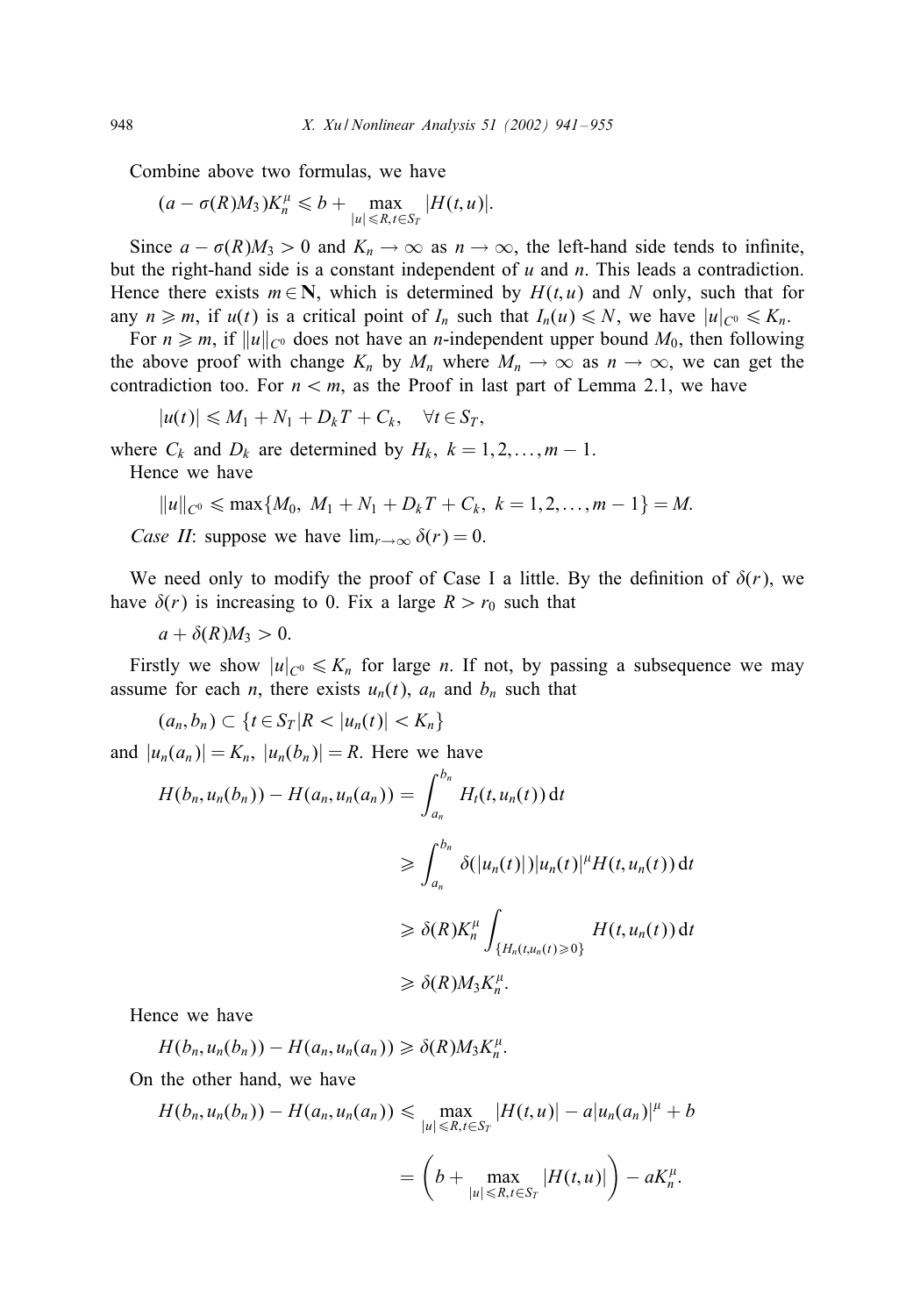Combine above two formulas, we have

$$
(a+\delta(R)M_3)K_n^{\mu} \leq b + \max_{|u| \leq R, t \in S_T} |H(t,u)|.
$$

Since  $a + \delta(R)M_3 > 0$  and  $K_n \to \infty$  as  $n \to \infty$ , the left-hand side tends to infinite, but the right-hand side is a constant independent of  $u$  and  $n$ . This leads a contradiction. Hence  $|u|_{C^0} \leq K_n$  holds for large n. Using the same discuss as those in Case I, we have

$$
||u||_{C^0}\leqslant M.
$$

Combine above two Cases, we know our Lemma holds. □

### 3. Symmetric Hamiltonian systems

In this section, we consider the Hamiltonian system

$$
\mathscr{J}\dot{u} + \nabla H(t, u) = 0, \quad (t, u) \in S_T \times \mathbf{R}^{2N},
$$

where  $H(t, u)$  being T-periodic in t-variable and is symmetric in the u-variable, i.e., there is a compact Lie group G acting on  $\mathbb{R}^{2N}$  via a representation  $\rho : G \to O(2N)$  and H is invariant under this action:  $H(t, gu) = H(t, u)$  for every  $t \in \mathbb{R}$ ,  $g \in G$ ,  $u \in \mathbb{R}^n$ . We let V denote the vector space  $\mathbb{R}^{2N}$  considered as a G-space. If the action is symplectic, i.e.,  $\varrho(g)^t \mathscr{J} \varrho(g) = J$  for every  $g \in G$ , then every periodic solution u of (1) gives rise to a G-orbit gu,  $q \in G$ , of periodic solutions of (1).

**Definition 3.1.** We call V (or  $\varrho$ ) admissible if given  $k \ge 1$  and an open bounded G-invariant neighborhood  $\mathcal{O} \subset V^k$  of 0 in  $V^k$ , any continuous map  $f : \bar{\mathcal{O}} \to V^{k-1}$  which commutes with the action has a zero in  $\partial\mathcal{O}$ , where G acts on  $V^k$  via  $g(v_1,...,v_k)$ :=  $(gv_1, \ldots, gv_k)$ .

In [2], the authors have the following main result:

**Theorem 3.1** (Theorem 4.1 in [2]). *If*  $H \in C^1(\mathbf{R} \times \mathbf{R}^{2N}, \mathbf{R})$  *satisfies* (G), (H1), *and* (H2)p; *then* (1) *possesses an unbounded sequence of classical solutions.*

In [2] the solutions are obtained as the critical points of the functional

$$
I(u) = \frac{1}{2} \int_0^T -\mathcal{J} \dot{u} \cdot u \, dt - \int_0^T H(t, u) \, dt
$$

by using the following critical point theorem.

**Theorem 3.2** (Theorem 3.1 in [2]). *Let E be a G-Hilbert space and*  $\phi \in C^1(E, \mathbf{R})$  *be a* G-*invariant functional satisfying*

(A1). *There exists an admissible representation* V of G such that  $E = \bigoplus_{i \in \mathbb{Z}} E^i$  is *a* G-Hilbert space with  $E^j = V$  *as a representation of* G, *for every*  $j \in \mathbb{Z}$ .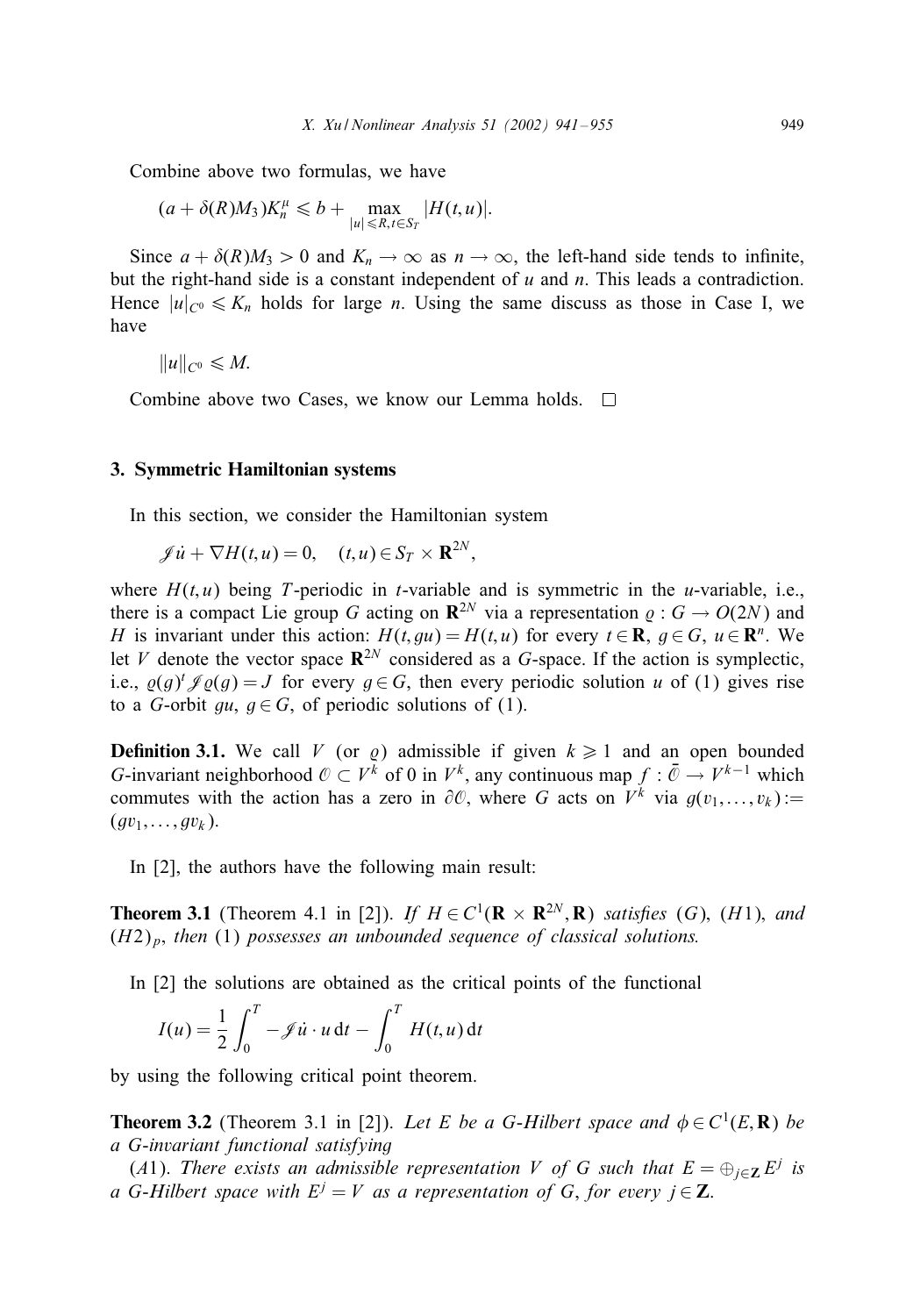(A2). There exists  $a \in \mathbb{R}$  such that for each  $k \geq 1$ 

$$
\inf_{R>0}\sup_{u\in E_k,||u||\geq R}\phi(u)
$$

*where*  $E_k = \bigoplus_{j \leq k} E^j$ .

(*A*3).  $b_k = \sup_{r>0} \inf_{u \in E_{k-1}^{\perp}, ||u|| = r} \phi(u) \to \infty$ , *as*  $k \to \infty$ .

(A4).  $d_k = \sup_{u \in E_k} \phi(u) < \infty$ .

(A5). *Every sequence*  $u_n \in F_n = E_{-n-1}^{\perp} = \bigoplus_{j \geq -n} E^j$  *such that*  $\phi(u_n) \geq a$  *is bounded and*  $(\phi|_{F_n})'(u_n) \to 0$  *as*  $n \to \infty$  *contains a subsequence which converges in* E *to a critical point of*  $\phi$ *.* 

*Then*  $\phi$  *has an unbounded sequence of critical values. In fact, for each*  $k \geq 1$  *with*  $b_k > a$ , there exists a critical value  $c_k \in [b_k, d_k]$ .

Now we will prove our Theorems 1.1 and 1.2 by truncating the potential  $H(t, u)$ with  $H_n(t, u)$  as Proposition 2.1 in Section 2 to obtain a sequence of new systems such that the new systems satisfy the conditions of Theorem 4.1 in [2]. Replacing H by  $H_n$ , we study a sequence of new systems

$$
\mathscr{J}\dot{u} + \nabla H_n(t, u) = 0. \tag{2}
$$

From Proposition 2.1, we know each  $H_n$  satisfies (H1) and (G).

**Remark 3.1.** For condition  $(G)$ , we need only to let

$$
H_n(t, u) = \int_G H_n(t, gu) \, dg
$$

where *dg* is the standard Haar measure on compact Lie group *G*.

And from (iii) of Proposition 2.1, we have

$$
H_n(t, u) = (\tau_n + 1)|u|^{\lambda \mu}, \quad \text{for } |u| \geqslant K'_n,
$$

let  $p_n = \lambda \mu/(\lambda \mu - 1) \in (1, 2)$ , we can check  $H_n$  satisfies  $(H_2)_{p_n}$  for some  $C_n$  and  $D_n$ which are determined by  $H_n(t, u)$ . Hence from Theorem 4.1 of [2], we know (2) has a sequence of classic solutions  $\{u_k^n\}$  with unbounded critical values and we also have  $I_n(u_k^n) \in [b_k^n, d_k^n]$  where  $b_k^n, d_k^n$  are defined as those in Theorem 3.1 in [2]. Now we will study  $b_k^n$ ,  $d_k^n$  and  $a^n$  which obtain from Theorem 3.1 in [2] corresponding to  $I_n$ .

**Lemma 3.1.** *Given*  $n \in \mathbb{N}$ , *for each*  $k \geq 1$ ,  $E_k = \bigoplus_{j \leq k} E^j$ ,

$$
\lim_{R\to\infty}\sup_{u\in E_k,||u||\geq R}I_n(u)=\inf_{R>0}\sup_{u\in E_k,||u||\geq R}I_n(u)=-\infty.
$$

**Proof.** For any given  $n \in \mathbb{N}$ , integrating (v) of Proposition 2.1, we have

$$
H_n(t,u)\geqslant a|u|^{\mu\sigma}-b,\quad \forall u\in\mathbf{R}^{2N},
$$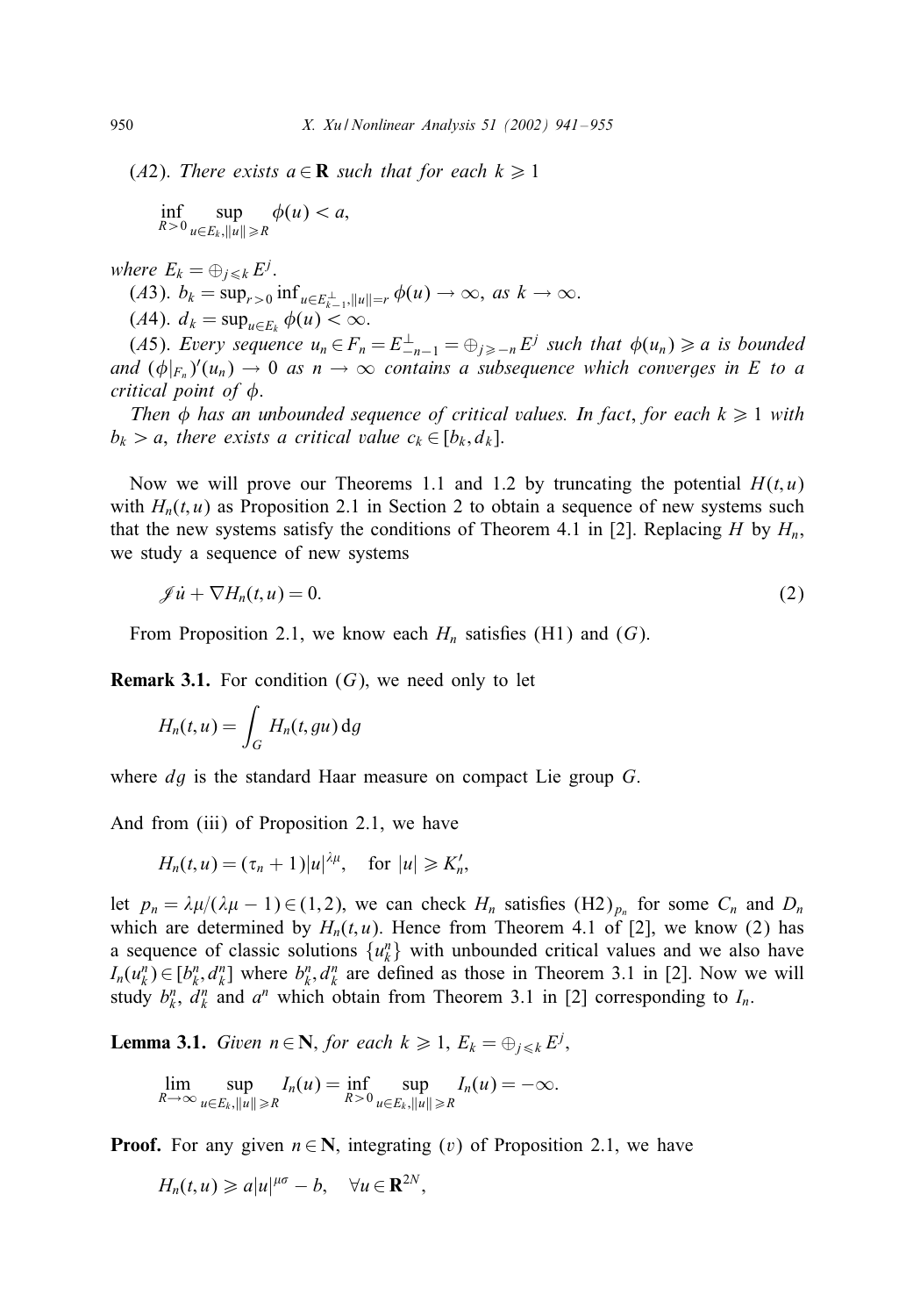where a and b are independent of n. Hence by Sobolev embedding theorem we have

$$
I_n(u) = \frac{1}{2} \int_0^T -\mathcal{J} \dot{u} \cdot u \, dt - \int_0^T H_n(t, u)
$$
  
\n
$$
\leq \frac{1}{2} (\|u^+\|^2 - \|u^-\|^2) - aT \|u\|_{L^{\sigma\mu}}^{\sigma\mu} + bT
$$
  
\n
$$
\leq \frac{1}{2} (\|u^+\|^2 - \|u^-\|^2) - a_1 \|u\|_{L^2}^{\sigma\mu} - a_2 \|u\|_{L^{\sigma\mu}}^{\sigma\mu} + b_1
$$
  
\n
$$
\leq \frac{1}{2} (\|u^+\|^2 - \|u^-\|^2) - a_1 \|u^+\|_{L^2}^{\sigma\mu} - a_2 \|u\|_{L^{\sigma\mu}}^{\sigma\mu} + b_1
$$
  
\n
$$
\leq \left(\frac{1}{2} \|u^+\|^2 - a_1 \|u^+\|_{L^2}^{\sigma\mu}\right) - \frac{1}{2} \|u^-\|^2 - a_2 \|u\|_{L^{\sigma\mu}}^{\sigma\mu} + b_1,
$$

where  $a_1$ ,  $a_2$  and  $b_1$  are some suitable positive constants. Since for  $u \in E_k$ ,  $u^+ \in \bigoplus_{j=1}^k E^j$ which is finite dimensional space,  $||u^+||$  and  $||u^+||_{L^2}$  are equivalent norms for  $u^+ \in \bigoplus_{j=1}^k$ E<sup>j</sup>. Hence for  $\sigma \mu > 2$ ,  $\frac{1}{2} ||u^+||^2 - a_1 ||u^+||_{L^2}^{\sigma \mu}$  is bounded for any  $u^+ \in \bigoplus_{j=1}^k E^j$ . This implies

$$
\lim_{R\to\infty}\sup_{u\in E_k,||u||\geq R}I_n(u)=-\infty.\qquad \Box
$$

**Lemma 3.2.** *Given*  $k \in \mathbb{N}$ ,  $\{d_k^n\}$  *is decreasing as*  $n \to \infty$  *and bounded by*  $d_k^1$  *and*  $d_k = \sup_{u \in E_k} I(u)$ .

**Proof.** From (iv) of Proposition 2.1, for any  $n \in \mathbb{N}$  we have

$$
H_n(t,u)\leq H_{n+1}(t,u)\leq H(t,u),\quad \forall (t,u)\in S_T\times \mathbf{R}^{2N}.
$$

This implies

$$
I_n(u) \geqslant I_{n+1}(u) \geqslant I(u), \quad \forall u \in H^{1/2}(S_T, \mathbf{R}^{2N}).
$$

By the definition of  $d_k^n$  we have

$$
d_k^1 \geq d_k^n \geq d_k^{n+1} \geq d_k, \quad \forall n \in \mathbb{N}
$$

hence our lemma holds.  $\square$ 

**Proof of Theorems 1.1 and 1.2.** From Lemma 3.1, for any given  $n \in \mathbb{N}$ , we can choose an  $a^n$  negative enough such that  $b_k^n > a^n$  for every  $k \in \mathbb{N}$ , since from the definition of  $b_k^n$ , they are increasing to  $\infty$  as  $k \to \infty$ . Then we know from Theorem 3.1 in [2] that  $I_n$  has an unbounded sequence of critical values  $\{c_k^n\}$ , for each  $k \in \mathbb{N}$ , and  $c_k^n \in [b_k^n, d_k^n]$ , that means that there exist a sequence of critical points  $\{u_k^n(t)\}\$  such that  $\bar{I}_n(u_k^n) = c_k^n$ . From Lemma 3.2 we have  $I_n(u_k^n) = c_k^n \leq d_k^n \leq d_k^1$ , for all  $n, k \in \mathbb{N}$ .

Hence for any given  $k \in \mathbb{N}$ , since  $H(t, u)$  satisfies (H1), (H2) (or (H3)), and  $u_k^n$  is a critical point of  $I_n$  such that  $I_n(u_k^n) \leq d_k^1$  holds for all  $k \in \mathbb{N}$ . From Lemma 2.1 (or Lemma 2.2) of Section 2, we have constant  $M_k$ , which is dependent on  $d_k^1$  and  $H(t, u)$ only, such that  $||u_k^n||_{C^0} \le M_k$  holds for all  $n \in \mathbb{N}$ .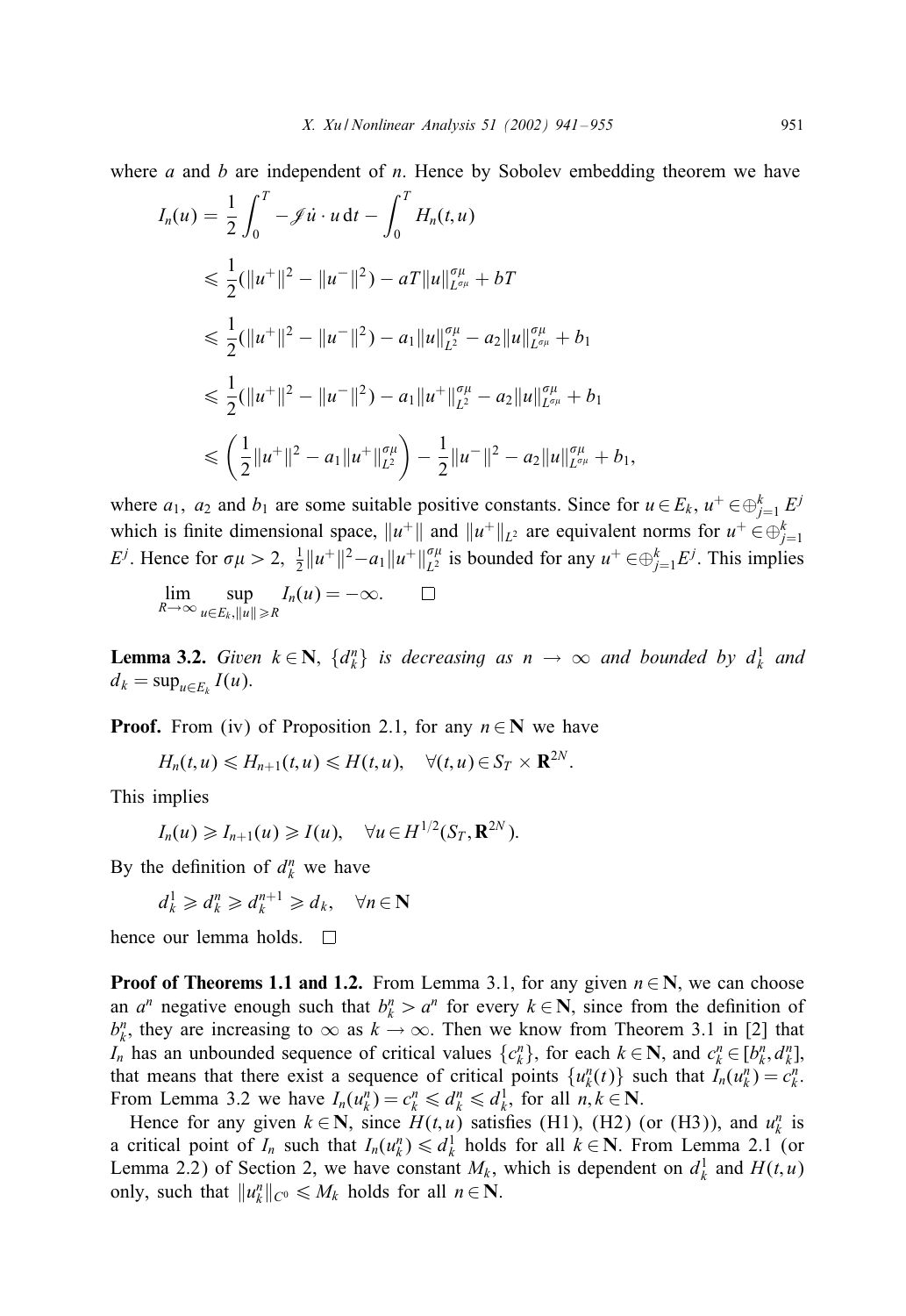Hence for large  $n \in \mathbb{N}$  such that  $K_n > M_k$ , we have

 $||u_k^n||_{C^0} \leq M_k < K_n.$ 

On the other hand, we have

 $H_n(t, u) = H(t, u), \quad \forall |u| < K_n.$ 

This implies that  $u_k^n(t)$  is a classic solution of (1) when  $||u_k^n||_{C^0} < K_n$ .

Hence for any given  $k \in \mathbb{N}$ , there exists a large enough  $n \in \mathbb{N}$  such that  $u_1^n(t),..., u_k^n(t)$ are classic T-periodic solutions of (1), i.e., Theorems 1.1 and 1.2 hold.  $\square$ 

#### 4. Hamiltonian systems without symmetry

In this section we will study the Hamiltonian systems without symmetry

$$
J\dot{u} + B(t)u + \nabla \bar{H}(t, u) = 0, \quad (t, u) \in \mathbf{R} \times \mathbf{R}^{2N},
$$
\n(3)

let  $H(t, u) = \frac{1}{2}(B(t)u, u) + \overline{H}(t, u)$ , where  $B(t)$  is a given continuous T-periodic and symmetric  $2N \times 2N$ -matrix value function and  $\bar{H}(t, u)$  is T-periodic in t-variable. In [6] there is the following result:

**Theorem 4.1** (Theorem 1.1 in [6]). *For*  $T > 0$ ,  $\overline{H} \in C^1(S_T \times \mathbb{R}^{2N}, \mathbb{R})$  *satisfies* (*H*1), (H4) *and* (H3 ); *then* (3) *has a non-zero* T-*periodic solution in each case* (i); (ii) *in Theorem* 1:3.

We will use our estimates in Section 2 to replace those estimates in Proof of [6]. Here we will only give the sketch proof of Theorems 1.3 and 1.4.

**Sketch Proof of Theorems 1.3 and 1.4.** As Proof in  $[6]$ , we first truncate the potential  $H(t, u)$  by  $\{H_n(t, u)\}$  obtaining from Proposition 2.1 in Section 2 to get a sequence of new systems. As in Section 2, we define  $I_n(u)$  for these new systems. Use the same discuss as in Proof of Theorem 1.1 in [6], we have an *n*-independent constant  $N > 0$ , for each  $n \in \mathbb{N}$ , there exists a non-trivial critical point  $u_n$  of  $I_n$ , such that  $I_n(u_n) \le N$ holds for all  $n \in \mathbb{N}$ .

Since  $H(t, u)$  satisfies (H1) and (H3) (or (H2)), by Lemma 2.2 (or Lemma 2.1), we have a *n*-independent constant  $M$  such that

 $||u_n||_{C^0} \leq M$ , for all  $n \in \mathbb{N}$ .

On the other hand, we have

 $H_n(t, u) = H(t, u)$ , for  $|u| < K_n$ .

Hence for large  $n \in \mathbb{N}$  such that  $K_n > M$ ,  $u_n$  is a non-trivial T-periodic solution of (3), i.e. Theorems 1.3 and 1.4 hold.  $\square$ 

In the following part we will study the sub-harmonic solutions (i.e.  $kT$ -periodic solutions) for non-autonomous systems  $(3)$ . In [9] Rabinowitz first studied the existence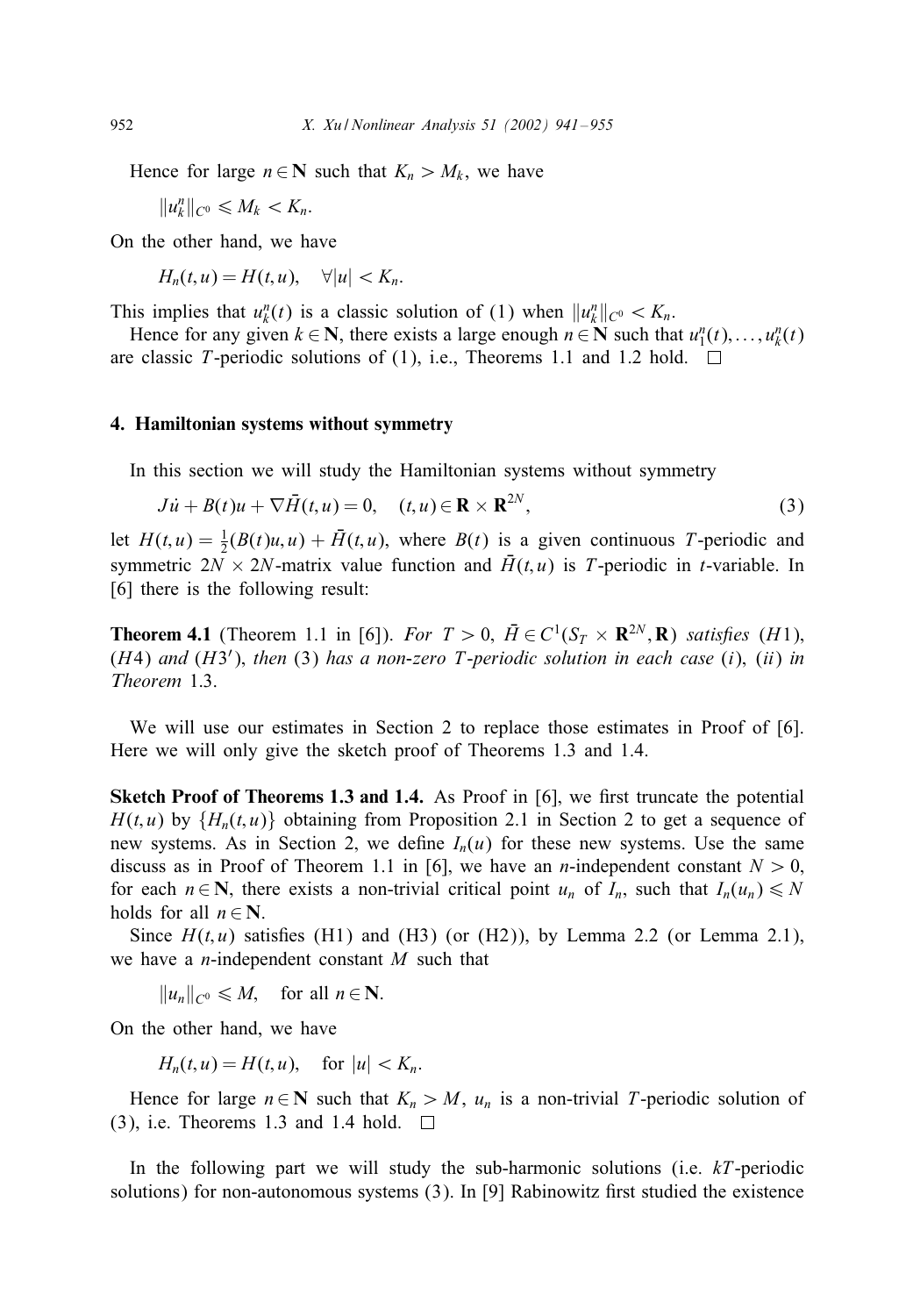of sub-harmonic solutions for systems (3) under some certain conditions. One can also find some results on sub-harmonic solutions at  $[12,13]$ . Here we have the following result:

**Theorem 4.2.** *For*  $T > 0$ ,  $H \in C^1(S_T \times \mathbf{R}^{2N}, \mathbf{R})$  *satisfies* (*H1)*, (*H3)*, (*H4) and* (*H5)*  $H(t, u) \geq 0$ , for all  $(t, u) \in S_T \times \mathbf{R}^{2N}$ , then there is a sequence  $\{k_i\} \subset \mathbf{N}$  such that  $k_i \to \infty$ *as*  $i \rightarrow \infty$ , *and corresponding distinct*  $k_i$ *T*-*periodic solutions*  $\{u_k\}$  *of system* (3).

**Proof.** We first show that there exists at least one non-zero T-periodic solution of  $(3)$ under our conditions. We truncate the potential  $H(t, u)$  by  $\{H_n(t, u)\}\$  obtaining from Proposition 2.1 in Section 2 to get a sequence of new systems. As in Section 2, we define  $I_n(u)$  for these new systems.

We will use Theorem 1.4 in [1] to obtain the existence of the non-zero critical point of  $I_n$ . Let  $X := H^{1/2}(S_T, \mathbf{R}^{2N})$ , by [7] and standard spectral theory, there exists a decomposition  $X = X^+ \oplus X^0 \oplus X^-$  according to the selfadjoint operator B by extending the bilinear form

$$
B(u,v) = \frac{1}{2} \int_0^T -\mathscr{J} \dot{u} \cdot v \, dt - \int_0^T (B(t)u, v) \, dt
$$

with dim  $X^0 = \ker B < \infty$ , dim  $X^+ = \dim X^- = \infty$ .

We verify the conditions of Theorem 1.4 in [1] for  $I_n$ , set  $X_1 = X^+$ ,  $X_2 = X^0 \oplus X^$ and

$$
I_n(u) = \frac{1}{2} \int_0^T -\mathcal{J} \dot{u} \cdot u \, dt - \int_0^T H_n(t, u) \, dt
$$
  
=  $\frac{1}{2} (\|u^+\|^2 - \|u^-\|^2) - \int_0^T \bar{H}_n(t, u) \, dt.$ 

As the proof of Theorem 6.10 in [11], we have  $I_n \in C^1(X, \mathbf{R})$  and  $I_n$  satisfies (I1)–(I3) of Theorem 1.4 in [1]. To vertify (I4), we construct  $S = \partial B_0 \cap X_1$  which is the same as that in [1]. To obtain Q with  $r_1$  and  $r_2$  independent of n, following the proof of Theorem 1.4 in [9], we let  $e \in \partial B_1 \cap X_1$  and  $u = u^0 + u^- \in X_2$ , then

$$
I_n(u+se) = s^2 - ||u^-||^2 - \int_0^T \bar{H}_n(t, u) dt
$$
  

$$
\leq s^2 - ||u^-||^2 - a_3(||u^0||^{\sigma \mu} + s^{\sigma \mu}) + a_4
$$

with *n*-independent constants  $a_3$  and  $a_4$  which are determined by (v) of Proposition 2.1 in Section 2. Choose  $r_1$  so that

$$
\phi(s) = s^2 - a_3 s^{\mu} + a_4 \leq 0 \tag{4}
$$

for all  $s \ge r_1$ . Choose  $r_2$  large enough as [9], we have  $I_n \le 0$  on  $\partial Q$  with  $Q =$  $\{se|0 \le s \le r_1\} \oplus (B_{r_2} \cap X_2)$ . So from Theorem 1.4 in [1],  $I_n$  possesses a non-zero critical point  $u_n$  with  $I_n(u_n) \ge \alpha_n > 0$ .

Now we need to find an *n*-independent upper bound for  $\{||u_n||_{C^0}\}$ . In Theorem 1.4 in [1], the critical value c can be characterized as the minimax of  $I_n$  over an appropriate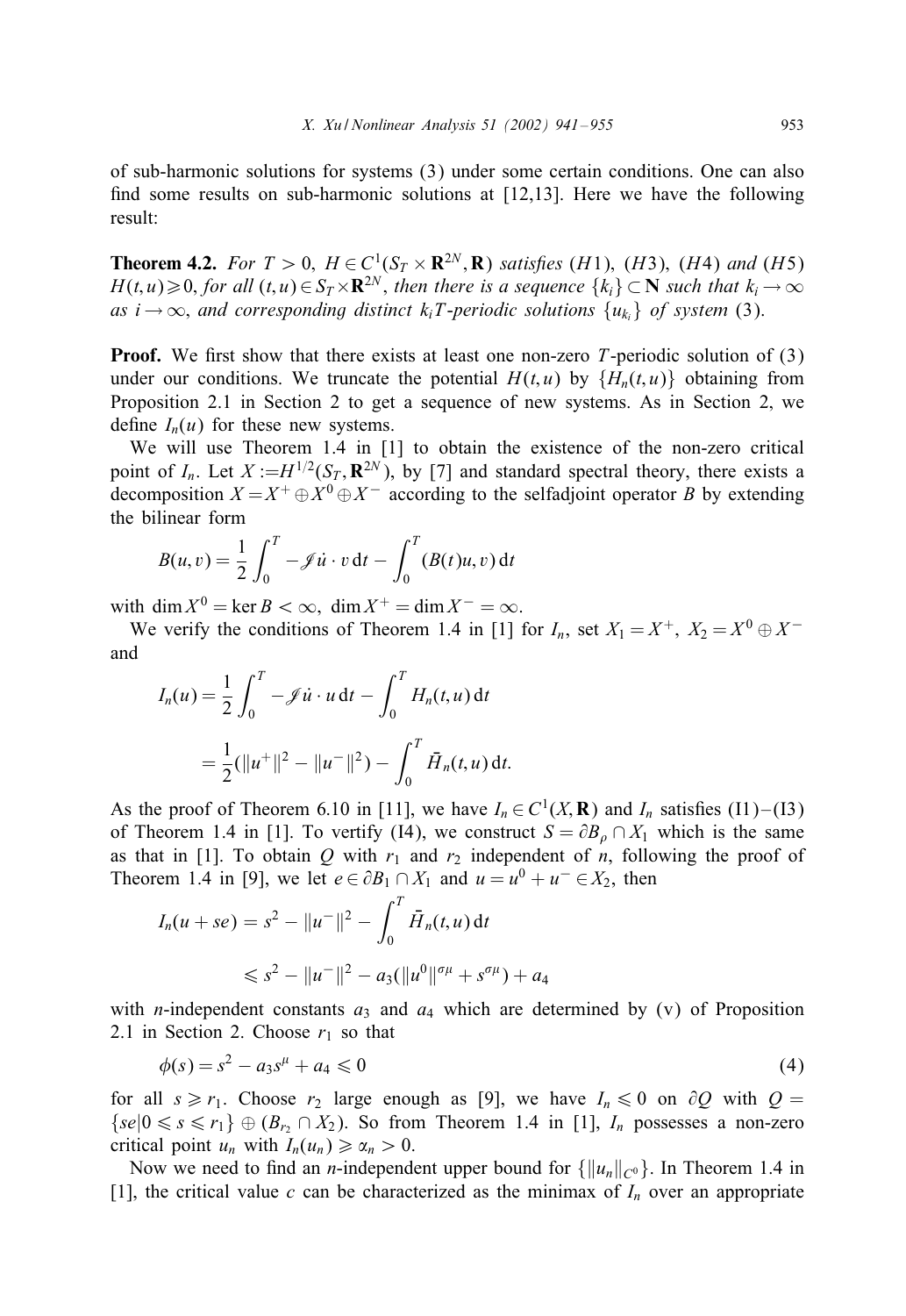class of sets (cf. [1]). Observe that Q is one of such sets and  $H_n(t, u)$  satisfies (H5), therefore we have

$$
I_n(u_n) = c_n \leq \sup_{u \in \mathcal{Q}} I_n(u)
$$
  
\$\leq\$ 
$$
\sup_{\|u^0 + u^-\| \leq r_2, s \in [0,r_1]} \left( s^2 - \|u^-\|^2 - \int_0^T H_n(t, u) dt \right) \leq r_1^2.
$$

Hence from Lemma 2.2 of Section 2, we have an *n*-independent constant M such that

 $||u_n||_{C^0} \leq M$ , for all  $n \in \mathbb{N}$ .

On the other hand, we have

$$
H_n(t, u) = H(t, u), \quad \text{for } |u| < K_n.
$$

Hence for large  $n \in \mathbb{N}$  such that  $K_n > M$ ,  $u_n$  is a non-zero T-periodic solution of (3).

Now we show that  $(3)$  has infinitely many sub-harmonic solutions. We will follow the idea of Proof of Theorem 1.36 in [9]. For a given  $k \in \mathbb{N}$ , we make the change of variables  $s = k^{-1}t$ . Thus if  $u(t)$  is a kT-periodic solution of (3),  $\eta(s) = u(ks)$  satisfies

$$
\mathcal{J}\frac{d\eta}{ds} + k(B(ks)\eta + \nabla \bar{H}(ks,\eta)) = 0.
$$
\n(5)

Since  $k\bar{H}(ks, u)$  satisfies the conditions of our Theorem, there is a solution  $\eta_k(s)$  of (5), which is a critical point of

$$
I_k(\eta) = \frac{1}{2} \int_0^T -\mathscr{J} \dot{\eta} \cdot \eta \, \mathrm{d} s - k \int_0^T H(ks, \eta) \, \mathrm{d} s.
$$

Note that  $\eta_1(ks)$  also satisfies (5), then if  $\eta_1(ks) = \eta_k(s)$ , we have  $c_k = I_k(\eta_k) =$  $kI_1(\eta_1) = kc_1.$ 

Next we show that  $c_k$  is bounded from above and the upper bound is independent of k. In the proof for the existence of one solution, we have  $c_k \le r_1^2(k)$  and the parameter  $r_1(k)$  is determined by condition (4). The corresponding condition satisfied by  $r_1(k)$  is

$$
\phi_k(s) = s^2 - ka_3 s^{\sigma \mu} + ka_4 \leq 0
$$

for all  $s \ge r_1(k)$ . It follows that we can let

$$
r_1(k) \le \max\left(\left(\frac{2}{ka_3}\right)^{1/(\sigma\mu-2)}, \left(\frac{2a_4}{a_3}\right)^{1/\sigma\mu}\right) \le \left(\frac{2}{a_3}\right)^{1/(\sigma\mu-2)} + \left(\frac{2a_4}{a_3}\right)^{1/\sigma\mu}.\tag{6}
$$

Now, for any given  $m \in \mathbb{N}$ , if for some  $k > m$ ,  $\eta_k(s) = \eta_m(s)$  holds for all  $s \in \mathbb{R}$ , we have that  $\eta_k(s)$  as kT-periodic function is  $k/l$  folds of  $\eta_l(s)$  as lT-period function and  $\eta_m(s)$  as mT-periodic function is  $m/l$  folds of  $\eta_l(s)$  as lT-period function, for some  $l \in \mathbb{N}$  such that  $l|k$  and  $l|m$  and some corresponding  $\eta_l(s)$ . Hence we have

$$
c_k = I_k(\eta_k) = \frac{k}{l} I_l(\eta_l), \quad c_m = I_m(\eta_m) = \frac{m}{l} I_l(\eta_l),
$$

that means

$$
c_k = \frac{k}{m}c_m.
$$